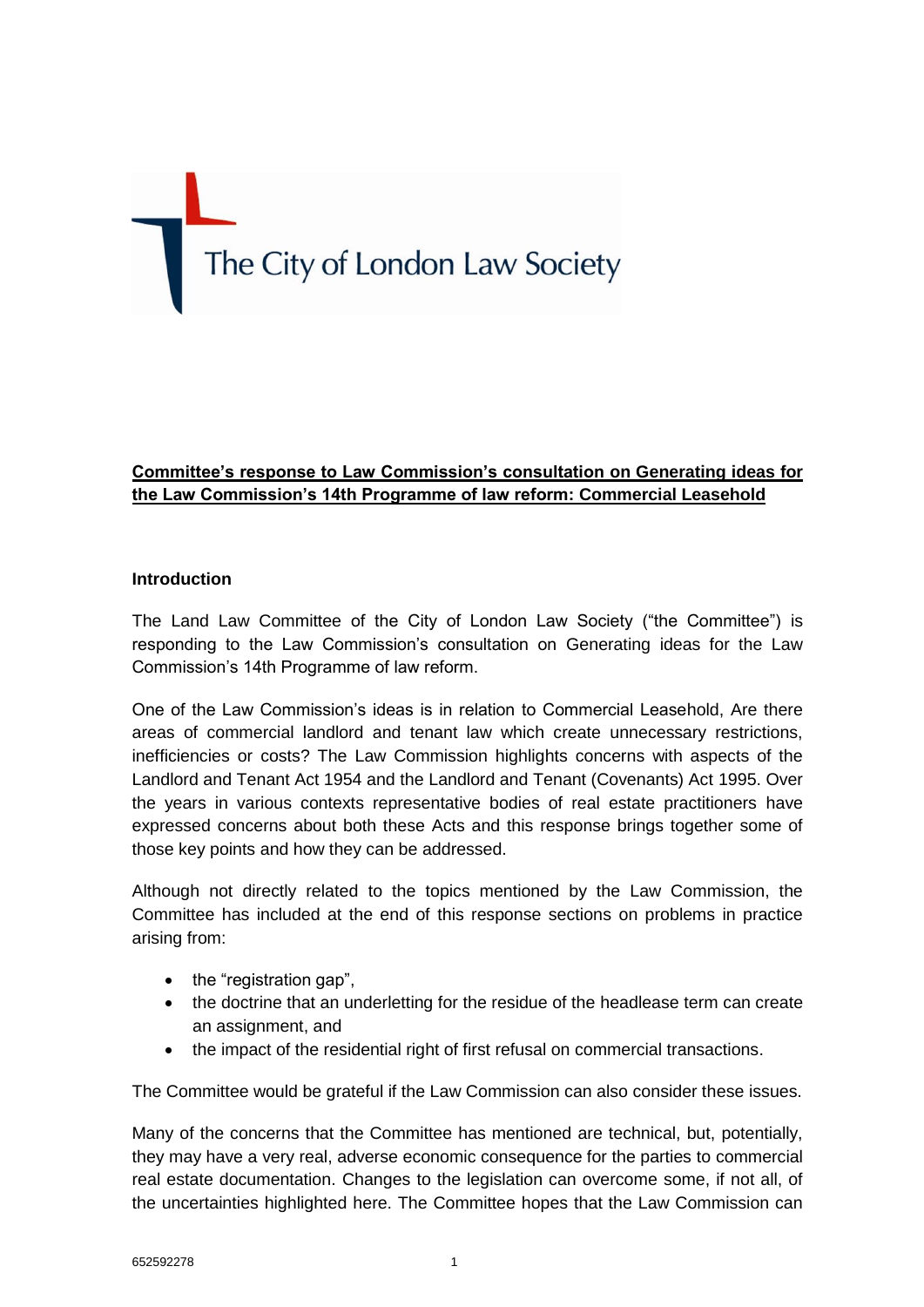consider the points raised and will be delighted to discuss this further with the Law Commission.

The Committee also endorses the Law Commission's suggestion that it may consider the wider question of whether security of tenure for business tenants under Part II of the Landlord and Tenant Act 1954 is still relevant in the current market.

## **Landlord and Tenant (Covenants) Act 1995 ("1995 Act")**

## *Summary*

The Committee considers that the Landlord and Tenant (Covenants) Act 1995 is in need of urgent reform, especially in relation to the problems arising from the way in which the 1995 Act's anti-avoidance provisions have been construed in the case law.

The Act is an impediment to what should be day-to-day transactions such as a guarantor guaranteeing an assignee of a lease or becoming the assignee. This constraint can interfere with intra-group restructuring or transfers between business partners and can be more detrimental to the tenant and its guarantor than the landlord.

Repeat guarantees are invalidated even where the tenant and its guarantor intend that the guarantee is provided or freely offer it. Defeating freedom of contract in those circumstances seems unreasonable. The ambiguity of the 1995 Act and the doubt that subsequent court decisions have cast over the legal effectiveness of guarantees entered into, have a potentially detrimental impact on certain property valuations. This is exacerbated by the fact that very often the strength of the covenant offered lies with the guarantor, since tenants often are special purpose vehicles.

One of the biggest concerns relates to the problems for partnerships caused by the 1995 Act. The guarantor cannot provide a repeat guarantee of assignee partners' lease obligations and there is the uncertainty of whether tenants can assign to themselves (with third parties).

## *Sub-guarantors*

The statutory treatment of an outgoing tenant's guarantor following a lease assignment remains an important point of concern for the property industry. While the decision in *K/S Victoria Street v House of Fraser (Stores Management) Limited* ("House of Fraser") [July 2011] answered some questions and provided greater certainty in how to deal with guarantor's liability following the release of the tenant it guaranteed, a number of questions were left unanswered and new questions were raised.

Much of the uncertainty emanates from ambiguous, possibly defective, drafting in the 1995 Act. The following points, potentially, have significant financial impact on property transactions up and down the country, since they go to the heart of the landlord and tenant relationship – the covenant strength of the tenant and any guarantor.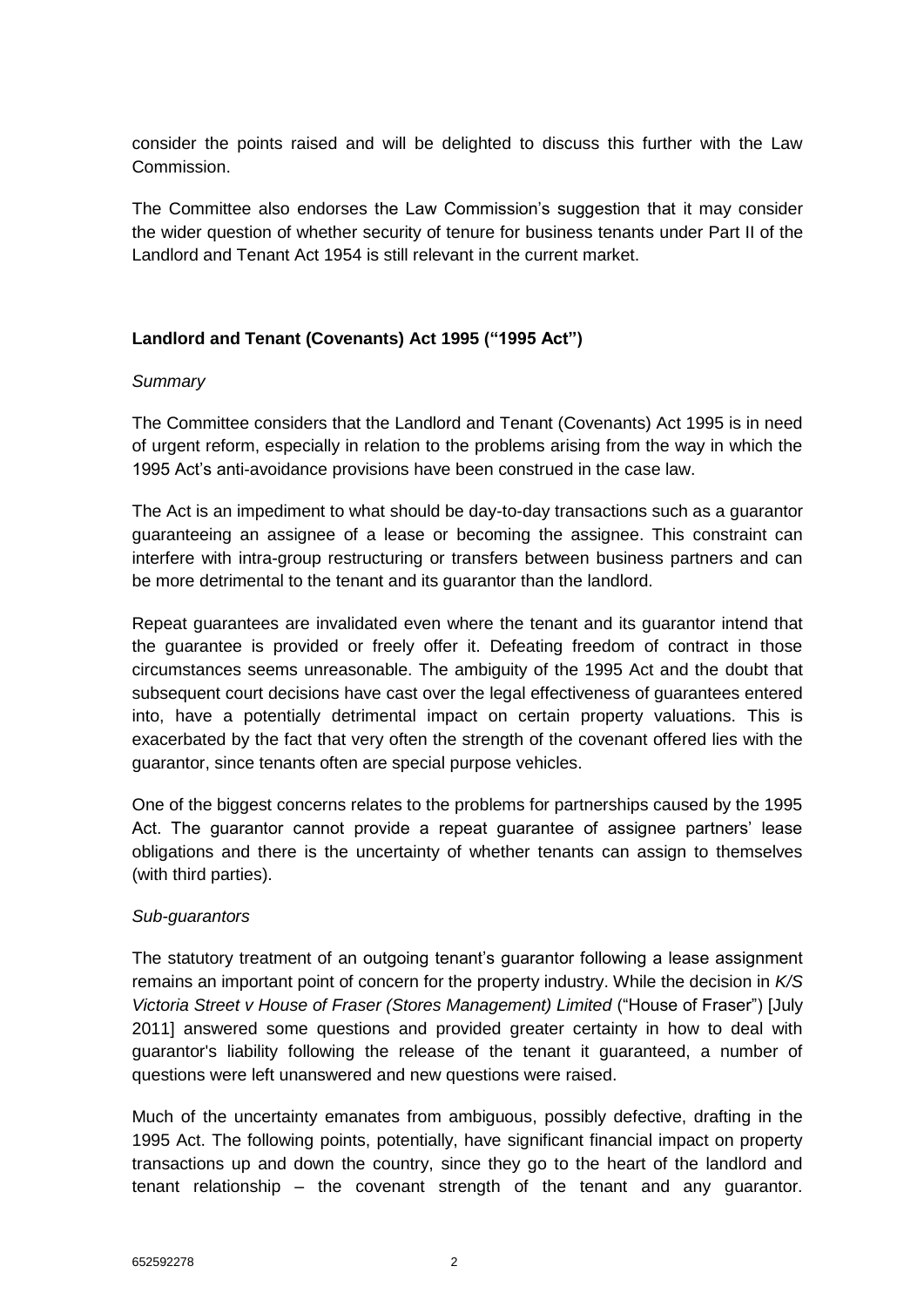Uncertainties in this area have caused and will cause major transactions to founder and have a serious adverse impact on the businesses, not only of landlords but also tenants.

In relation to "new tenancies", the 1995 Act provides that if a tenant assigns its lease, it is released, but can be required by a landlord to guarantee its immediate assignee only, under an authorised guarantee agreement (AGA). The uncertainty was whether the tenant's guarantor could be required also to guarantee the assignee. If such a requirement was held not to be permitted, it would be rendered void by the 1995 Act's wide-ranging anti-avoidance provisions in section 25.

In the *House of Fraser* case, the Court of Appeal decided that an existing or contracting guarantor of a tenant cannot validly guarantee the liability of a future assignee (even if the guarantor wishes to do so), because of the anti-avoidance provisions. This decision causes serious problems for landlords seeking to rely on an existing guarantee by an assignor's guarantor of an assignee, but can also cause problems for tenants in, potentially, preventing intra-group assignments.

The Court's other comments are not legally binding precedent, but are regarded as strongly persuasive, because of the judges' seniority. The most important comment is that an existing or contracting guarantor of a tenant can validly be required to guarantee the assignor's liability under the AGA (sometimes known as a "sub" or "parallel" guarantee). That is a key statement for the property industry as the landlord can be more confident that it can continue to look to the financially strong guarantor following the assignment and also makes commercial sense, since the guarantor is often the key element in the tenant's covenant strength. A final important conclusion from the Court is that the guarantor can in any event validly guarantee the liability of an assignee on a further assignment.

The judgment provides some clarity on which types of guarantee are enforceable. The *obiter* approval of the enforceability of sub-guarantees is helpful and it is likely that most practitioners will consider the Court's support for sub-guarantees will enable them to be more comfortable about accepting them, although some commentators have queried the logic behind the Court's views. It may be thought that the distinction between directly guaranteeing an assignee and providing a sub-guarantee is semantic and that, in effect, guaranteeing the outgoing tenant's obligations in the AGA is the same as guaranteeing the assignee.

The reality is that the 1995 Act, while adequately dealing with the position of the outgoing tenant as authorised guarantor, inadequately deals with the outgoing tenant's guarantor, and many of the difficulties highlighted by this and other cases spring from this problem.

Certain of the Court's *obiter* comments have created uncertainty with potentially important implications.

The first issue is whether the original tenant's guarantor can directly guarantee T3 (the second assignee after the original tenant). This is important, particularly, in the context of intra-group arrangements by the tenant and group companies. It is a common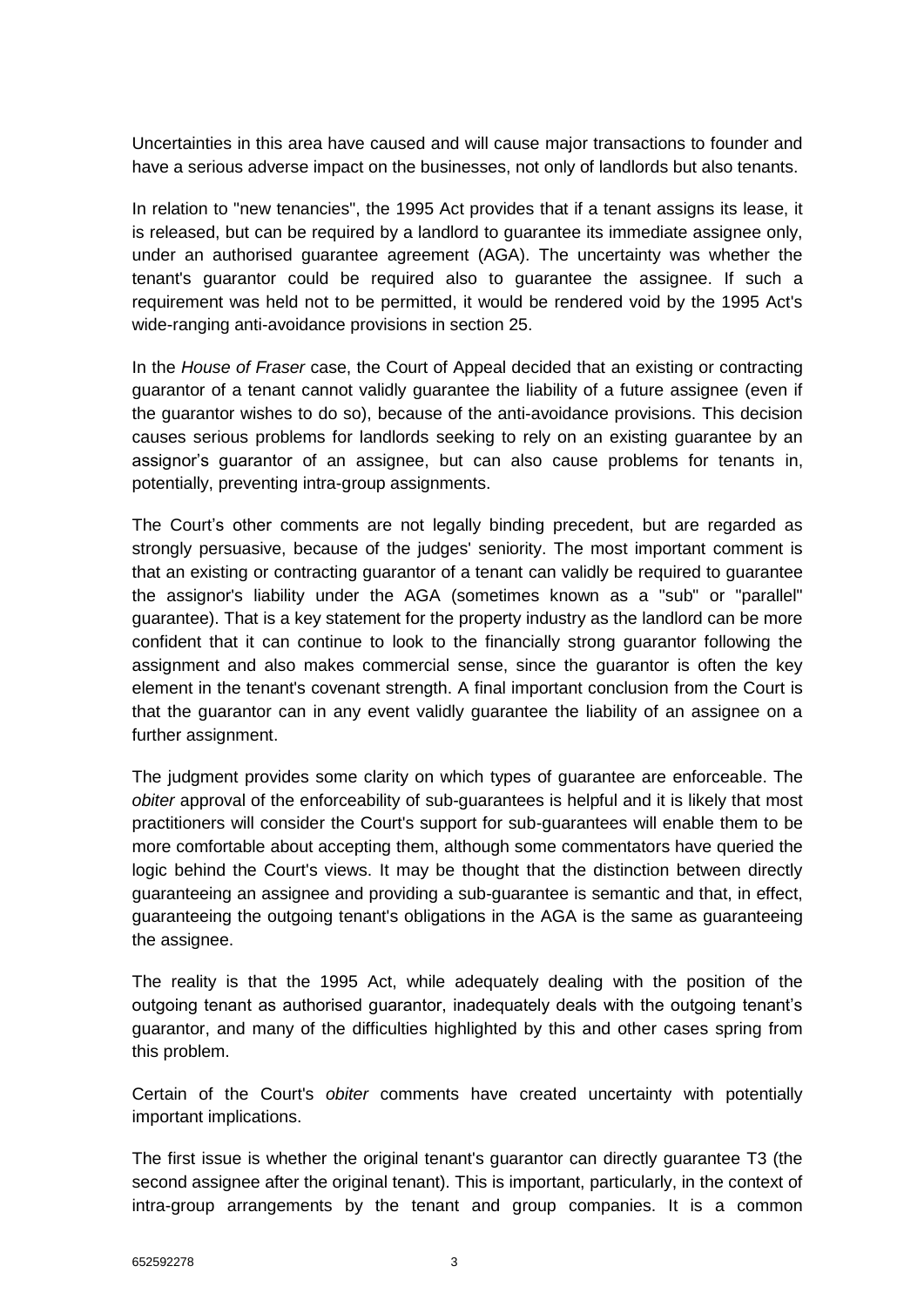occurrence that, within the tenant's group of companies, there is only one strong financial covenant and the original tenant is a special purpose vehicle with few assets, guaranteed by that strong company.

If the tenant assigns intra-group, following the House of Fraser judgment, the guarantor can sub-guarantee, but what happens if the assignee, subsequently, further assigns to another special purpose vehicle in the group? Can the original guarantor directly guarantee T3? The judgment, on its words, would suggest that the original guarantor can directly guarantee T3, even when it had previously sub-guaranteed T1's AGA obligations for T2. This interpretation would be very useful in the intra-group situation, where, provided there was no sham, it seems that the landlord can continue to look to the perhaps only strong covenant from assignment to assignment by way of direct guarantee followed by sub-guarantee. It is important that such an arrangement is not "embedded" in the documentation as this would fall foul of the anti-avoidance provision.

However, there is a dissenting view. The judgment did not specifically address a direct guarantee for a new T3 situation and there needs to be a break in the chain of continuing liabilities on the part of the strong covenant. Therefore, this succession of liabilities could be void.

## *Assignment to guarantors*

The next significant issue raised in the *House of Fraser* judgment is whether a tenant can assign to its guarantor, or to the guarantor and itself. The Court's comments suggested that such an assignment does not work, because it would be the equivalent of asking the outgoing tenant's guarantor to directly guarantee the assignee. The comments were *obiter*, but were somewhat disconcerting, because prior to the decision, the general view seemed to be that, provided there was no sham, assignments to guarantors did not fall foul of the anti-avoidance provision. That was because the guarantor was becoming the tenant, a different capacity from its previous one as direct guarantor for the tenant. The major purpose behind the 1995 Act was to protect tenants after they had assigned - however, in this situation, the guarantor was becoming the tenant, and with the ability to occupy and use the premises, it should be liable under the tenant's covenants in the lease.

The matter was subsequently considered in *EMI Group Limited v O & H Q1 Limited* in March 2016. The High Court decided that a tenant could not assign a "new tenancy" under the Act to its guarantor. Any agreement which sought to give effect to such an arrangement was void, because it frustrated the purpose of the Act. The consequence was that the assignment did not take effect to vest the lease in the guarantor as an assignee, so the assignor remained the tenant and the guarantor retained its liability as guarantor.

The starting point for the Court's reasoning was the fundamental principle of the Act that on assigning a "new tenancy" (other than an "excluded assignment" as defined by the Act), the assignor is released from its lease liabilities as tenant and a guarantor for the tenant is likewise released. The exception to the release is that the assignor may be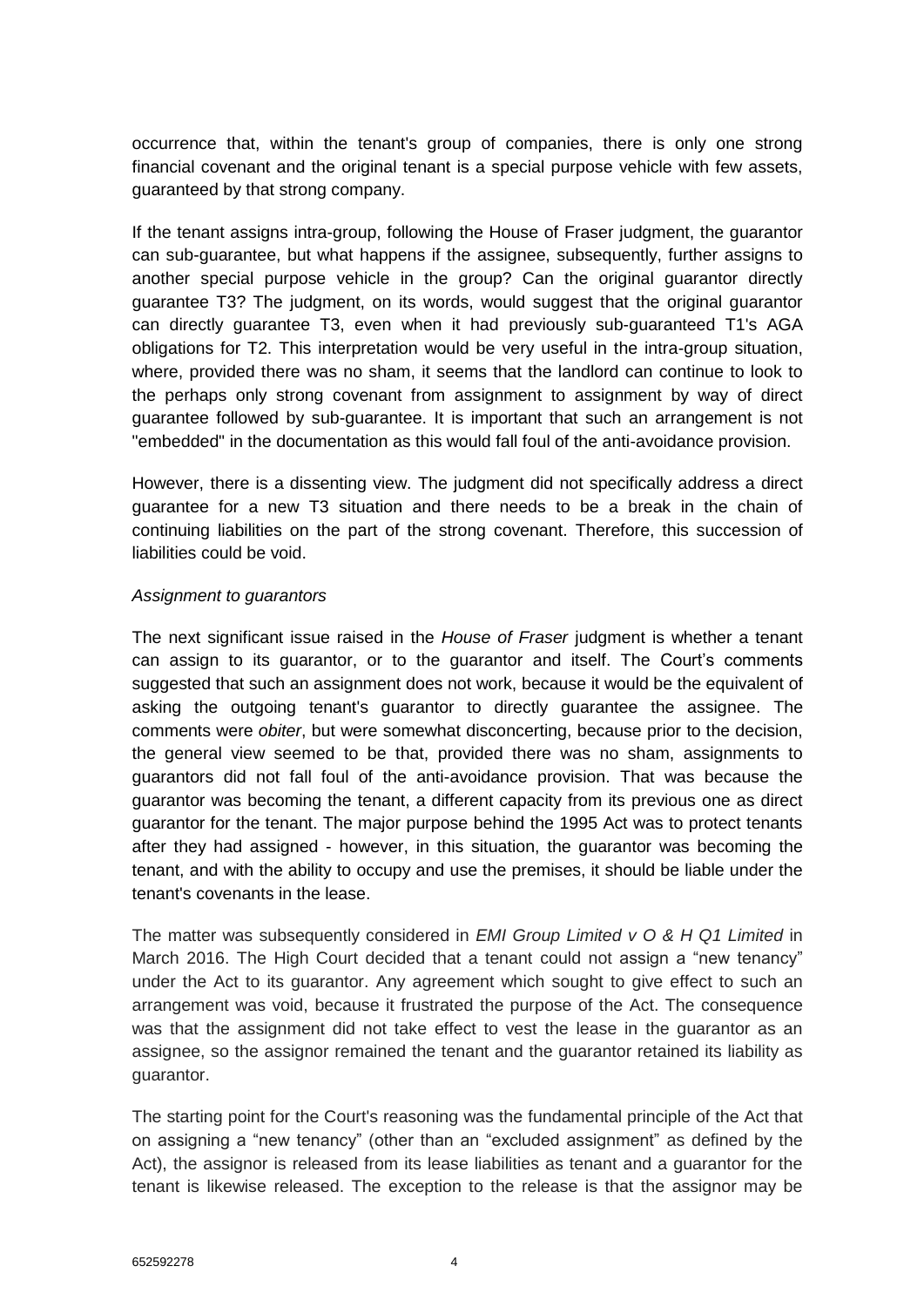required to enter into an authorised guarantee agreement in respect of its immediate assignee, which AGA may be guaranteed by the guarantor.

The Court considered that the "whole thrust of the Act" was that there should be no reassumption or renewal of liabilities, whether on the tenant or the guarantor. If a tenant and the tenant's guarantor are each liable for the same or essentially the same liabilities as a result of the tenant's covenants of the tenancy, the guarantor cannot as a result of assignment by the tenant to it of the tenancy re-assume those very same, or essentially the same, liabilities as the tenant when the tenant itself has been released. The consequence of an assignment to the guarantor is that there is no release at all for the guarantor in respect of its liabilities under the tenant covenants and it is this which "frustrates" the operation of the Act.

The Court was in no way disconcerted by the potential commercial impact of its decision. The judge said that the fact that her conclusion is unattractively limiting and commercially unrealistic is neither here nor there.

There are some serious doubts about the correctness of this decision. The preeminent property expert and judge Mr Justice Morgan made some contrary comments in a talk delivered by him to the Property Bar Association prior to the decision. He said that on an assignment, section 24(2) of the Act operates to release the guarantor from its earlier guarantee and section 3(2)(a) operates to impose the burden of the tenant covenants on the former guarantor as assignee. The release under section 24(2) does not frustrate the operation of section 3(2)(a). The imposition of the burden of the covenants under section 3(2)(a) does not frustrate the release under section 24(2). Mr Justice Morgan said that there was no conceivable policy reason not to give effect to this logic. However, the judge in *EMI* referred to, but rejected, those comments.

Whatever one thinks about the decision, it is the law for now and its retrospective effect creates a number of uncertainties over what happens if an assignment is now treated as void as a result of the decision, which will cause concerns for landlords in investment terms.

The uncertainties include:

- What is the impact on registration of the assignment at the Land Registry?
- Or, on any derivative underlease or mortgage of the assigned lease?
- What is the position of the party in occupation who now is no longer the legal tenant under the assigned lease?
- If a tenant cannot assign a "new tenancy" under the Act to its guarantor, can a tenant assign to itself and another party? By the same logic, it appears not, and this could have serious implications for partnerships and trustees.

It is strange that the Court has decided that the guarantor is unable to become the tenant and use the premises, even if all the parties desired it.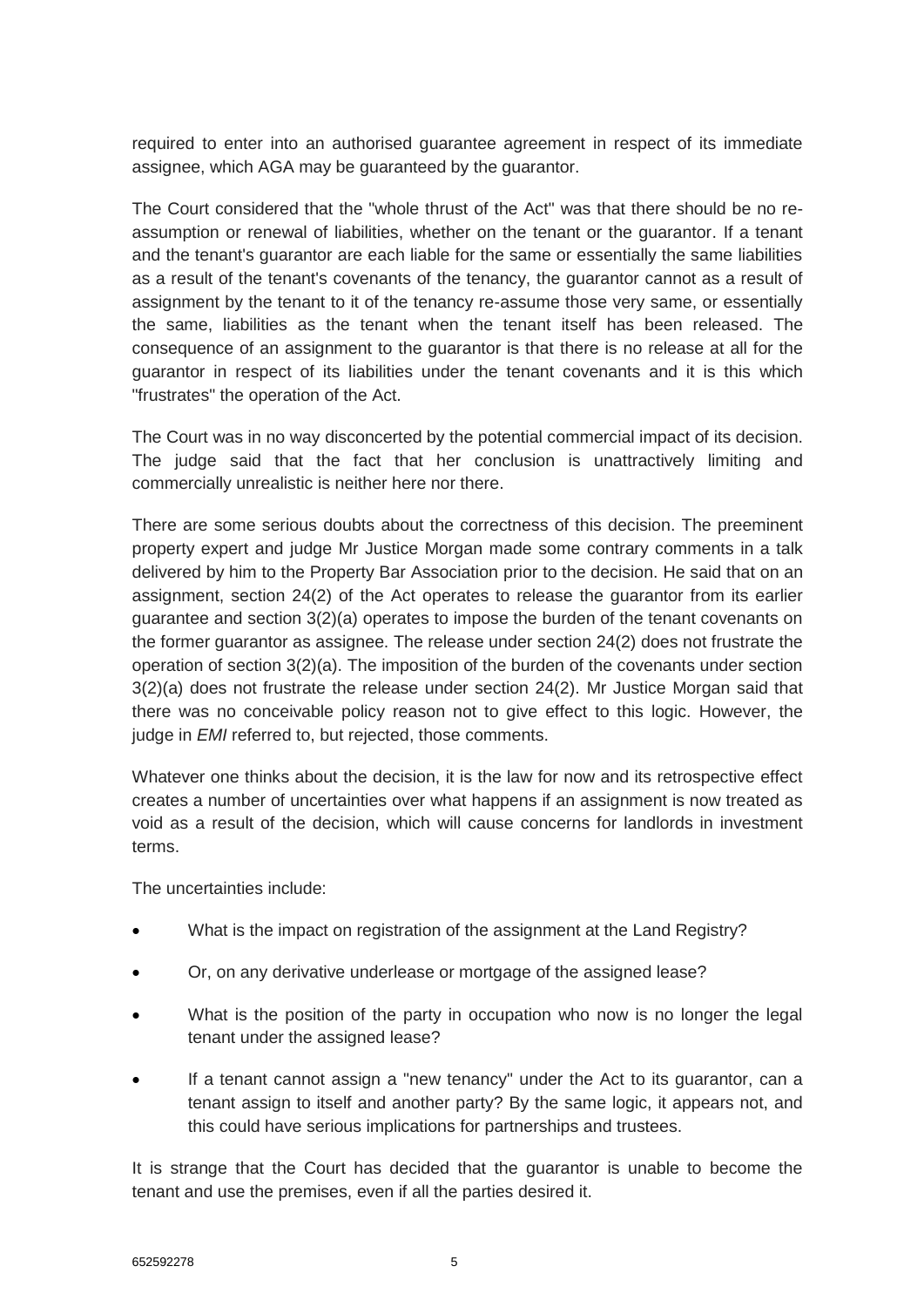The Committee considers that the Law Commission should determine whether they agree with the approach of the Courts on these issues and whether legislative change is required to overcome the very real commercial uncertainties that have been caused by ambiguities in the legislation. Consideration in particular of the issues of the validity of sub-guarantees and assigning to guarantors will be greatly welcomed.

#### *Section 15*

The provisions of section 15 of the Act, which relate to overriding leases, have some very strange consequences, some of which were mentioned, although not resolved by Lightman J, in First Penthouse Limited v Channel Hotels and Properties (UK) Ltd [2004] EWCA Civ 1072. On the face of it, it appears that an intermediate landlord can take an overriding lease of a building from the freeholder, and then find that the freeholder retains the right to forfeit the occupational lease, leaving the intermediate landlord with an empty building and no rental stream – which cannot ever have been the bargain between them.

# **Contracting out of sections 24 - 28 of the Landlord and Tenant Act 1954 ("1954 Act")**

There are a number of concerns arising from changes made to the 1954 Act by the Regulatory Reform (Business Tenancies) (England and Wales) Order 2003. The Committee would be grateful if the Law Commission can consider these concerns and whether changes are required to the 1954 Act to address them. These concerns lead to inconsistent practices among professionals and potential delay, disruption and increased costs for commercial property transactions. The Government has in the past acknowledged concerns with the changes made by the 2003 Order and suggested possible changes to the legislation to deal with the concerns. The Committee considers that it would be sensible for the Law Commission to look at the Government's papers (a DCLG report, a copy of which we understand was previously given to the Law Commission) addressing such concerns and move forward the implementation of changes. The Committee is very happy to assist in providing further information in this regard. Set out below are a number of concerns that the Committee has.

The Committee's primary observation is that the system of warning notices and tenant's declarations under the 1954 Act that was supposed to streamline the contracting out process (as compared to the previous Court order process) has failed. There are legal uncertainties and differences of practice that the Committee highlights in its comments below, which can lead to delays on transactions and the incurring of extra, irrecoverable costs. As a result of the uncertainties in the way that the contracting out process works currently, the statutory declaration route is used in most cases, often signed on the same day that the tenant signs the agreement for lease/lease so that the tenant has no cooling off period. This means that the protection, which the contracting out regime was designed to provide, has been rendered virtually non-existent.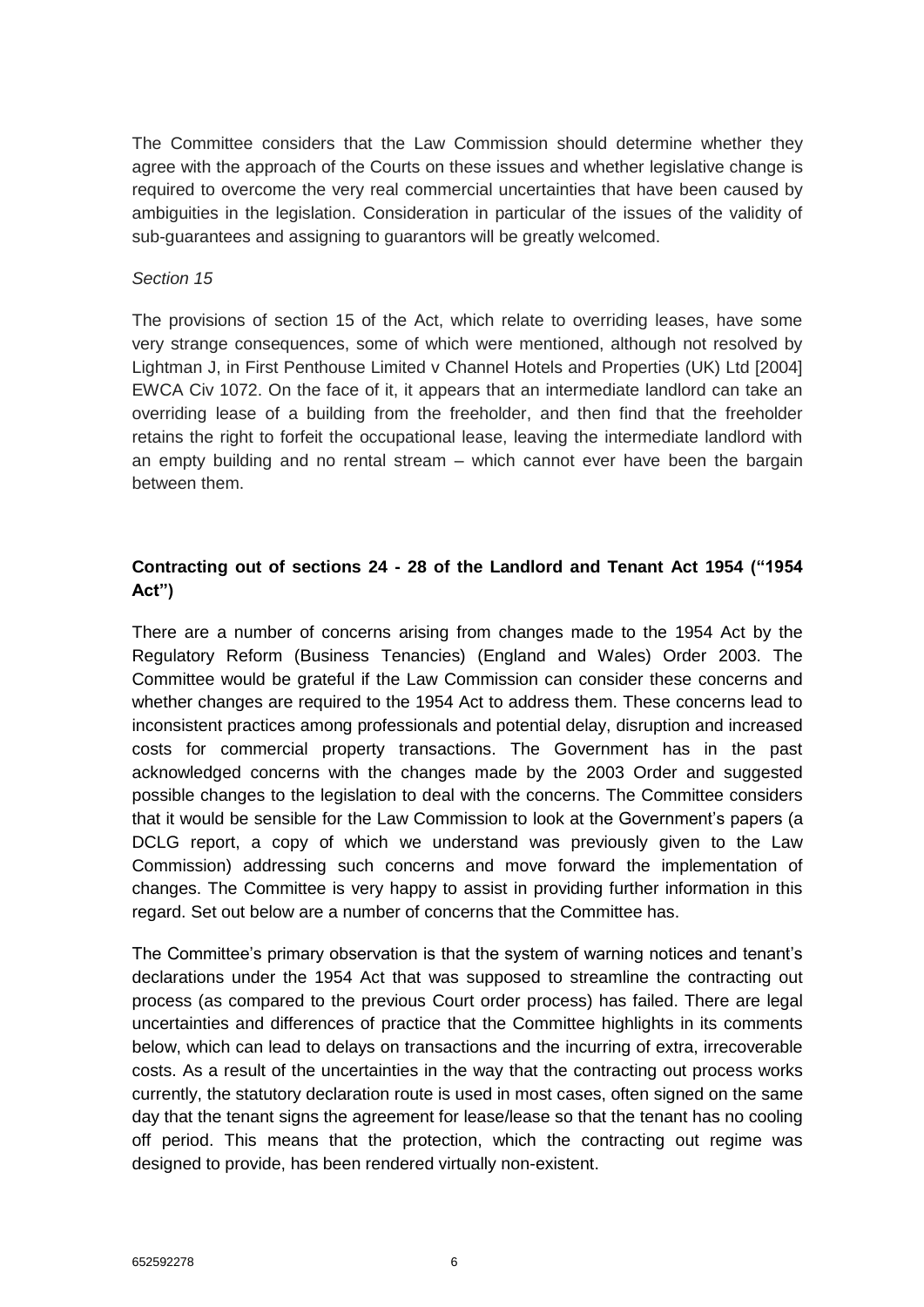The Committee proposes that the contracting out warning notice and declaration mechanism under the 1954 Act be abolished and replaced by a requirement for a contracted out lease to have a clear warning at the top of the lease as to the statutory rights that the tenant loses. This would greatly reduce the administration and associated costs, yet at the same time warn the tenant that it is giving up statutory rights in entering into the lease. There are many potential traps for professionals and their clients with the current procedures as highlighted below and this simple solution would appear to overcome many of those problems.

If, however, the Law Commission is minded not to recommend such a solution, the Committee would ask the Law Commission to consider the more detailed points on the operation of the 1954 Act set out below.

#### *Problems caused by the "Newham decision"*

The decision in London Borough of Newham v Thomas-Van Staden [2008] EWCA Civ 1414 caused some consternation in the property community and the Committee would be grateful if the Law Commission can consider whether legislative change can be made to section 38A(1) of the 1954 Act to resolve the problems caused by the decision.

Section 38A (1) states "The persons who will be the landlord and the tenant in relation to a tenancy to be granted **for a term of years certain** which will be a tenancy to which this Part of this Act applies may agree that the provisions of sections 24 to 28 of this Act shall be excluded in relation to that tenancy."

It is the reference in bold to "for a term of years certain" that causes the problems.

Particularly prior to the "Newham decision", many leases, apparently contracted out of sections 24-28 of the 1954 Act, define the term of the lease to include "any holding over or continuation period" or words to that effect. The reference to a holding over or continuation period is inappropriate for a contracted out lease, because there is no such period for such a lease under the 1954 Act. Draftsmen sometimes included this reference or similar wording either due to inadvertence or because they thought it would do no harm to retain it since it was simply irrelevant.

However, the "Newham decision" confirmed that including such a reference meant that the lease could not be validly contracted out. This was because section 38A(1) required the contracted out tenancy to be for a term of years certain. The Court of Appeal in Newham decided that because the definition of term referred to holding over etc, this meant that the tenancy was not for a term of years certain and, therefore, was not validly contracted out.

The effect of this is that a landlord who may have redevelopment plans for a property and who assumed he could recover possession is now faced with the prospect of having to go through the 1954 Act procedures to seek to recover possession. All because the term definition included some words that many practitioners previously considered merely irrelevant.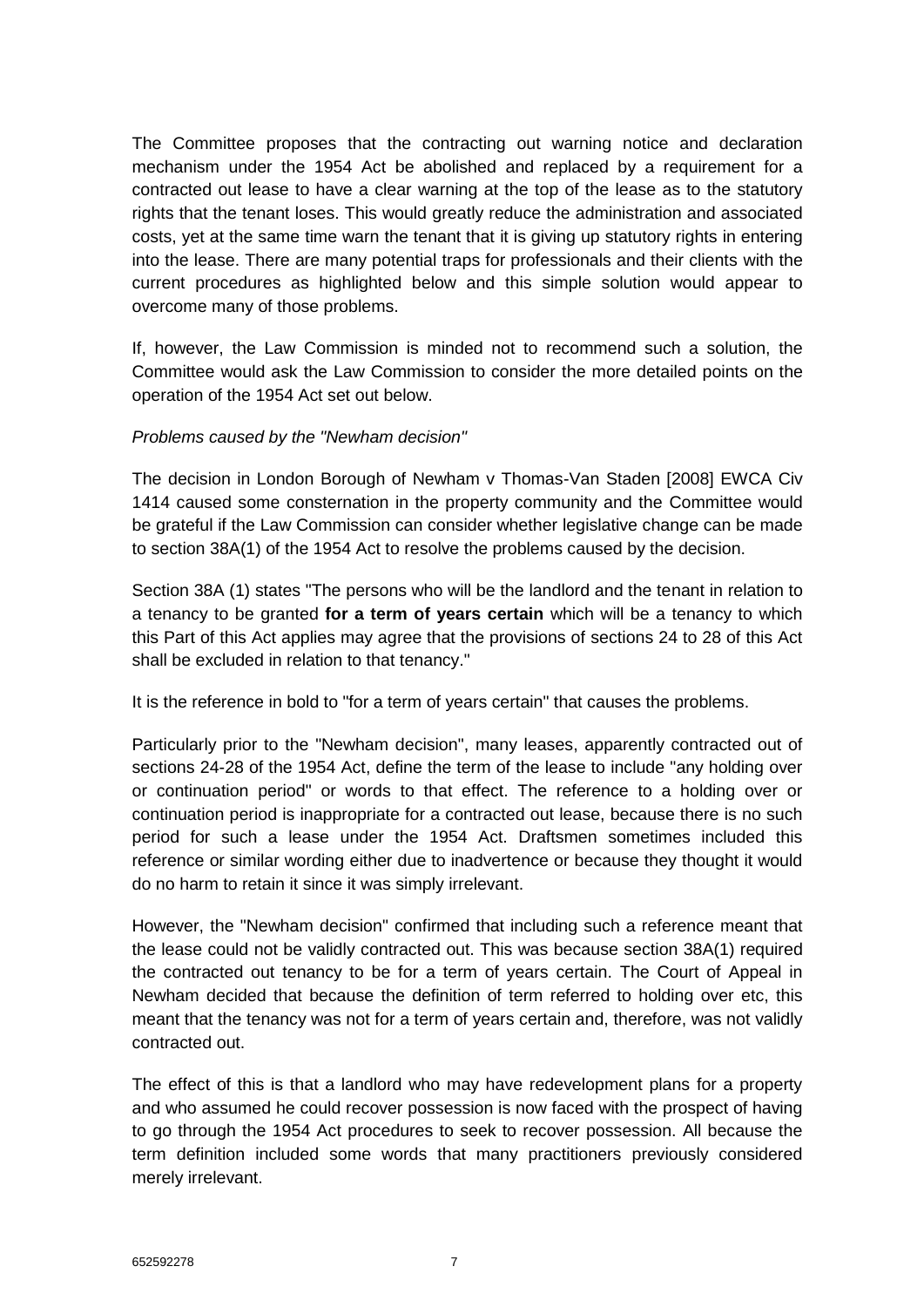The landlord and the tenant had agreed in heads of terms that the lease would be contracted out and the rent was agreed on that basis. Yet a tenant can potentially use the technical error highlighted by the "Newham decision" to gain an unfair advantage over the landlord.

For those reasons, the Committee would ask the Law Commission to consider the removal of for a term of years certain from section 38A(1).

## *Must the warning notice be served on the tenant direct?*

There is sufficient doubt as to whether service on the tenant's solicitor will constitute good service that many law firms' practice over the years has been to serve on the tenant direct with a copy to its solicitor acting on the grant of the lease/agreement to surrender. This is inefficient. It should, however, be noted that especially in the last year many law firms have taken a slightly more pragmatic view on this and will serve on the tenant's solicitor who confirm they are authorised to accept service on their client's behalf.

#### *Simple and statutory declarations*

The Central London County Court in Patel v Chiltern Railway Co Ltd [23 May 2007] considered that there is no problem in using a statutory declaration when a simple declaration would have been sufficient. The Court of Appeal has subsequently confirmed the decision and the reasoning of the judge would appear to apply to the warning notice/statutory/simple declarations for agreements to surrender protected tenancies (falling within sections 24-28 of the 1954 Act). It would be good for the 1954 Act to make this clear.

There is a glitch in the drafting of the 2003 Order. Paragraph 7 of Schedule 2 (relating to the form of the simple declaration) requires the tenant to declare that the landlord served the warning notice not less than 14 days before the tenant entered into the lease etc – this is strange as the tenant has not yet entered into the lease and so logically cannot state what period elapsed before it was entered into. The consequence is that it may be unwise to rely on the simple declaration procedure where the declaration was made less than 14 days after the notice was served and as a result the statutory declaration procedure is used in most cases.

There is no current consensus on whether simple declarations and statutory declarations can be electronically signed (some law firms will accept this and others acting for the landlord take the cautionary view and insist on wet ink) so clarity on that would be helpful. The question of virtual swearing of statutory declarations may be out of scope of this Law Commission consultation, but the difficulties of in-person swearing have been encountered during the pandemic and it would be helpful for the Law Commission to consider this further.

*Must the exchange of warning notice and declaration be repeated if the tenant's interest is assigned?*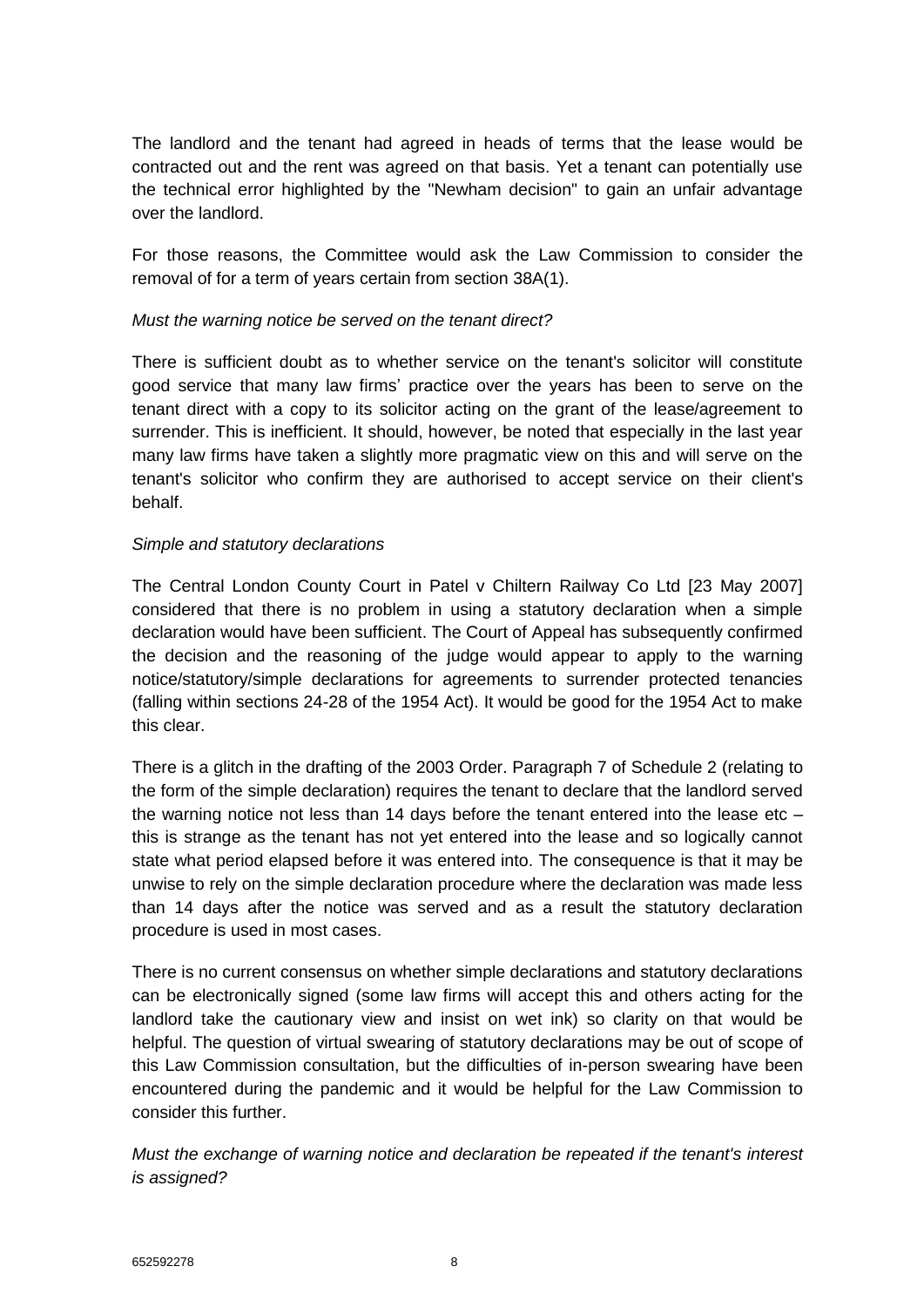Yes, if the change of intended tenant occurs before the agreement for lease or lease (if no agreement for lease) is entered into. No, if the assignment occurs after the lease has been completed. However, the position is unclear, if the assignment occurs between the agreement for lease and grant of the lease. The solution is to prohibit assignment of the benefit of the agreement for lease either absolutely or without the landlord's prior consent. If the latter, the agreement for lease can make non-compliance with the new procedures a "circumstance" in which such consent can be absolutely withheld (for the purposes of section 19(1) (A) of the Landlord and Tenant Act 1927). Again, the position can be clarified by legislative change.

## *Must the exchange of warning notice and declaration be repeated if the landlord's interest is assigned?*

There is a similar lack of clarity as to whether the exchange of warning notice and declaration must be repeated if the landlord's interest is transferred between the agreement for lease and grant of the lease. An example of where difficulties can arise is an agreement for a contracted out lease where a developer wants to include a right for it to novate the agreement with tenant's consent but the tenant cannot be contractually obliged in the agreement to go through the contracting out process in respect of the novated agreement.

## *How early can the landlord's warning notice be served?*

A concern arises about whether the landlord's warning notice needs to be re-served if the form of lease is changed after service of the notice but before the lease is completed (or the agreement for lease is exchanged if earlier). In the past, the Office of the Deputy Prime Minister (ODPM) confirmed that the "spirit of the law" is that the tenant should only be able to validly give up its security of tenure rights if it knows what it is giving up. If the terms of the lease change materially after the tenant signs its declaration, the ODPM suggested that this would cast doubt on the informed nature of the tenant's consent (through the declaration). Therefore, by implication a new notice and declaration would need to be exchanged for the lease to be validly contracted out. The ODPM believed that the "Palacegate" principles (relevant to the former Court Orders for contracting out) still applied. Clarification here would be welcomed.

# *Does the warning notice need to be re-served and the declaration re-sworn if the form of*  lease attached to an agreement for lease is varied materially after exchange of the *agreement but before completion of the lease?*

This is, probably, not a problem if the "variations" are ones the parties were bound to agree in accordance with the terms of the agreement. Otherwise, problems may arise – perhaps the procedures should be re-done before the landlord is bound to agree the variations to the lease or, alternatively, perhaps the changes should not be made until after the lease has been granted and then the lease can be formally varied, but there may be tax consequences. Consideration should be given to whether the process can better take account of transactional realities.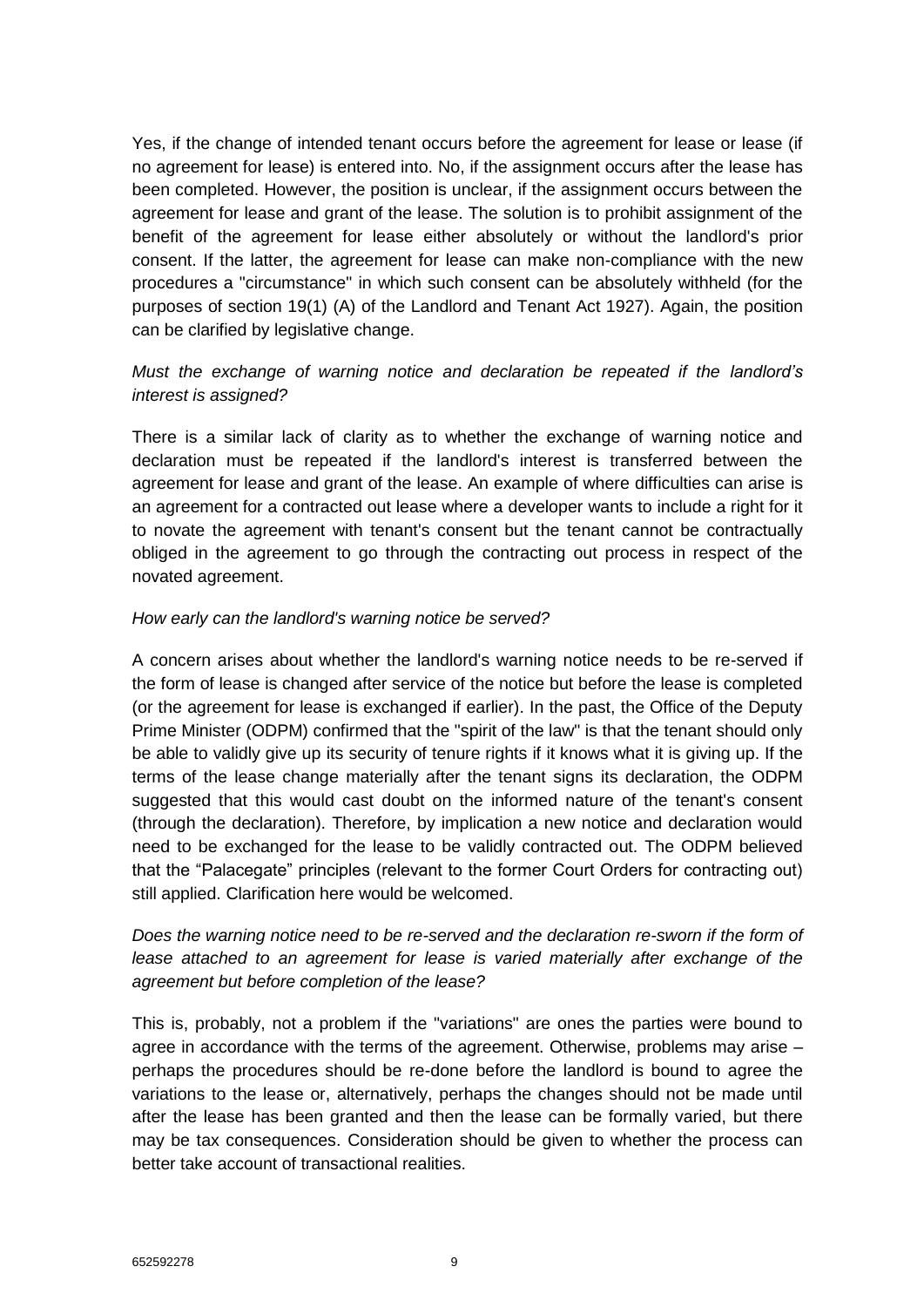*Where the contracted out lease contains an option to renew on a contracted out basis, what needs to be done to ensure that the renewal lease is validly contracted out?* 

The warning notice and declaration must be exchanged in relation to the renewal lease (as it is intended to be granted) between the parties who are the intended landlord and tenant to the renewal lease before the tenant is contractually obliged to take up the renewal lease. There are at least two ways of achieving this:

- exchange the warning notice and declaration before the lease containing the option to renew is entered into. Therefore, with a contracted out lease containing an option to renew on a contracted out basis, there will need to be 2 sets of warning notices and declarations before the "original" contracted out lease (or agreement for such lease) is entered into. One set in relation to the original contracted out lease/agreement for such lease and one set for the renewal lease. However, this only works if the form of the renewal lease is frozen (or possibly where any changes are immaterial on the "Palacegate" test). Also the tenant may change during the currency of the original lease and, therefore, there will be a need to serve new warning notices on the assignee before it becomes contractually bound to take the renewal lease (to ensure it is validly contracted out). To deal with this, there will need to be an extra "circumstance" in the assignment provisions (for the purposes of section 19(1) (A) of the Landlord and Tenant Act 1927), permitting the landlord to refuse consent to assign unless the warning notice and declaration have been swapped in relation to the renewal lease. Even this would not pick up automatic assignees (by operation of law).
- wait until the tenant has decided to exercise the option before doing the contracting out paperwork. The tenant would need to be obliged in the option mechanism to serve an "advance notice" on the landlord that the tenant is going to exercise the option and it would need to be a precondition to completion of the renewal lease that the new procedures for contracting out have been carried out. The tenant will probably want a landlord's obligation to serve a warning notice within a specified period of receiving the tenant's advance notice. The advance notice will be a separate notice from the one exercising the option that contractually commits the tenant.

This is somewhat convoluted and it would be useful for the Law Commission to consider if this process can be streamlined.

*A protected lease contains an offer back clause on tenant's assignment (or subletting) so that the landlord has the right to take the lease back before it passes to a third party. What has to be done to render binding the "agreement to surrender back" to the landlord?* 

There must be an exchange of the warning notice and declaration before the agreement to surrender becomes contractually binding. However, there is a potential impasse (the "Allnatt" stalemate) with offer back clauses in leases protected by Part II of the 1954 Act that have not specifically been authorised by the warning notice/declaration process. To deal with this, the offer back clause may prescribe that: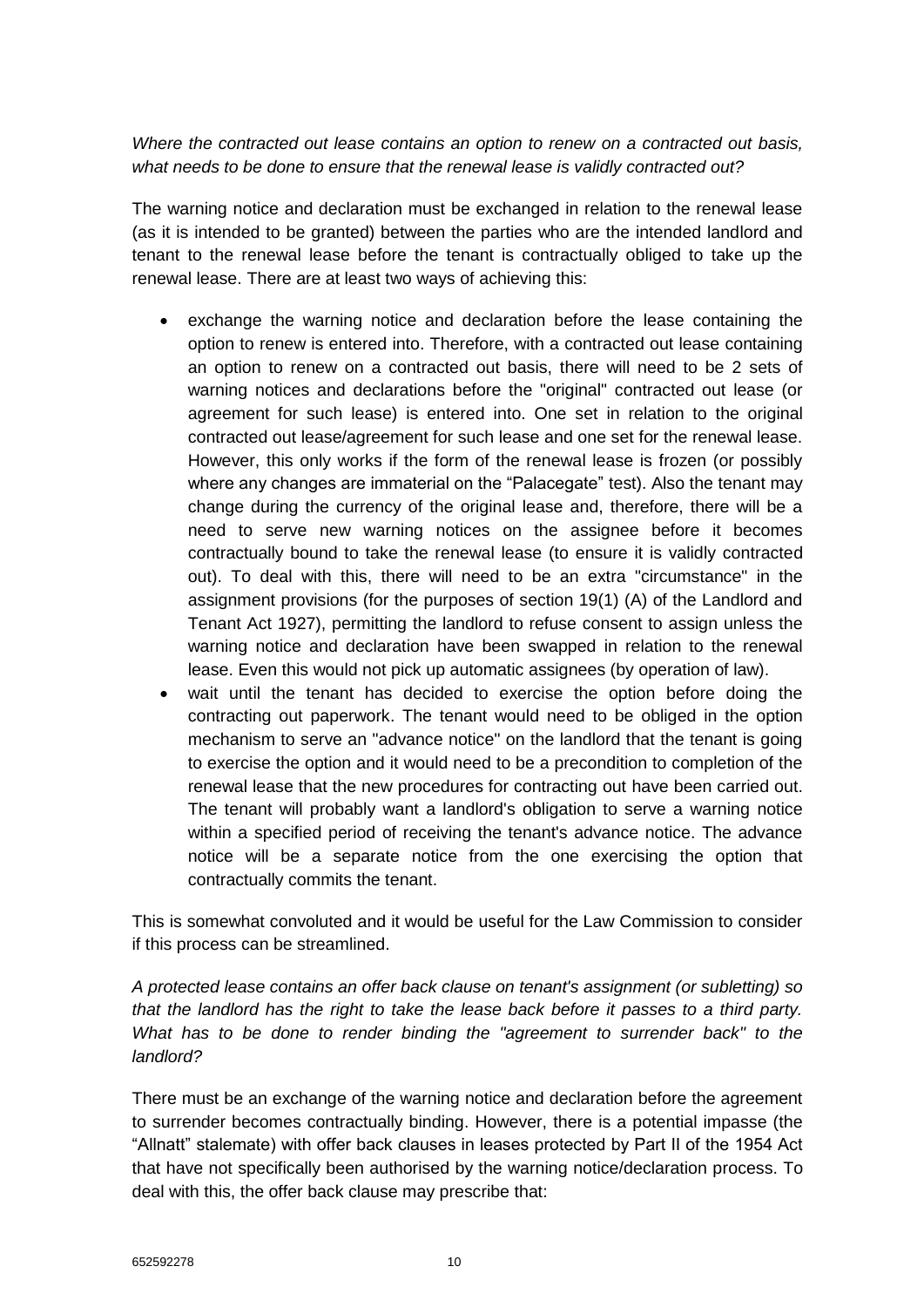- the tenant notifies the landlord of its desire to assign;
- the tenant must obtain the landlord's consent to assign:
- the landlord, if it wishes to take the lease back, can choose to serve a warning notice within a particular time period of the tenant's notice;
- if and when, in response to the warning notice, the tenant signs the declaration (and provides a copy to the landlord), the obligation to surrender will arise but not before;

and the assignment provisions in the lease can prescribe that the landlord can withhold consent to an assignment to a third party unless and until the offer back procedures as above have been fully complied with.

With that arrangement, there may be a typical "Allnatt" stalemate in that if the tenant does not co-operate in signing the declaration, he cannot assign to the third party and yet the landlord cannot enforce the agreement to surrender. Commercially, however, the tenant is likely to sign the declaration to try to achieve its objective of assigning. In practice, many landlords and tenants who have entered into Allnatt-style offer back clauses simply follow the contractually agreed procedures and do not take the 1954 Act compliance point and of course once the surrender itself is completed the compliance issue goes away. However, the Law Commission should consider if there is any statutory solution to the "Allnatt" stalemate, which remains a potential problem in many commercial property transactions with the adverse impact of delay and extra cost.

## *Agreement to surrender part of premises and warning notice/declaration process*

The warning notice/declaration process to authorise agreements to surrender leases protected by Part II of the 1954 Act applies to "the tenancy". Section 38A(2) of the 1954 Act states:

"The persons who are the landlord and the tenant in relation to a tenancy to which this Part of this Act applies may agree that **the tenancy shall be surrendered** on such date or in such circumstances as may be specified in the agreement and on such terms (if any) as may be so specified."

It has been suggested in the past that the legislation should be made clear that the warning notice/declaration process can also be used for agreements to surrender part only of the tenancy. Some legal advisers (albeit a very small number) take the view that the only safe way to secure a surrender of part is for the tenant to agree to surrender the whole tenancy and then enter into a new lease for those parts of the premises that they will continue to occupy. This approach itself has disadvantages for both landlords and tenants.

It would therefore be helpful to make it clear that the warning notice/declaration process can apply also to agreements to surrender part only of the tenancy/premises.

*The contracted out lease contains a put option whereby the landlord can require the tenant to take another contracted out lease. What needs to be done to ensure the new procedures are complied with in relation to the lease the tenant is required to take up?*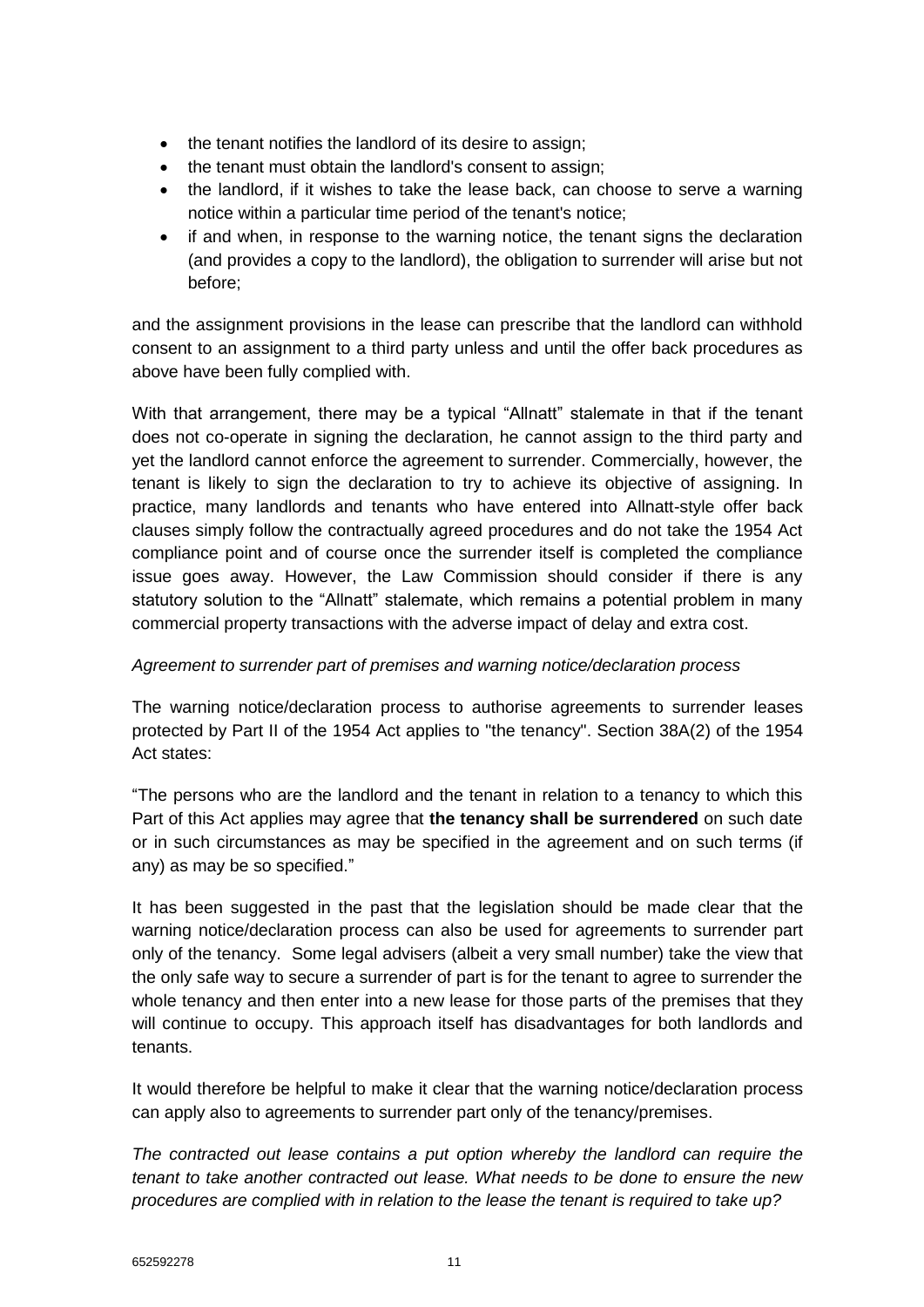The warning notice and declaration must be swapped in relation to the new lease (as it is intended to be granted) between the intended landlord and tenant to the new lease before the tenant is contractually obliged to take up that lease. The landlord can simply serve the warning notice before it exercises the put option. The problem for the landlord is it cannot compel the tenant to sign the declaration and if the declaration is not signed. the new lease will be protected. As a result, put options for contracted out new leases (a rare breed, admittedly) are not likely to be worth the paper they are written on.

More significantly, there remains the issue of put options in guarantor clauses in contracted out leases and whether there is a need to go through the new procedures in relation to a landlord requiring a guarantor to take up a new contracted out lease following a tenant's disclaimer. There are two schools of thought here. One is that if there is a guarantor and the guarantee contains such a put option, the landlord should serve a warning notice and the guarantor should sign a declaration before the "original" lease containing the guarantee is entered into. The more pragmatic view is that the new procedures should be carried out if and when the landlord requires the guarantor to take a lease following tenant disclaimer. Although there is a risk that the lease has not been properly contracted out, some landlords may take the view that this risk is less of an issue than the confusion that is caused by having to serve a multiplicity of warning notices on guarantors (which of course may include guarantors under licences to assign, underlet, authorised guarantee agreements etc).

It is worth reiterating that such warning notices and declarations do not relate to the contracted out lease that is about to be entered into, but relate instead to a lease that may never be entered into pursuant to the guarantee clause. Differences of practice among law firms cause confusion in the property industry and delay, disruption and extra costs on transactions. The Law Commission should look to clarify the position, perhaps, along the lines previously suggested by the Government that if the original lease is contracted out, the lease pursuant to the guarantee clause is automatically contracted out without needing to serve the notice on the guarantor and have a declaration for that lease. This would have an important beneficial deregulatory impact.

## **The "registration gap"**

The "registration gap" continues to cause problems in practice, particularly in the light of the delays encountered with the processing of applications by Land Registry. It can take months for a registration to be completed, and in the meantime, the new owner (equitable but not yet legal) cannot serve notices in its own name. There may be numerous notices that need serving in respect of an investment property, for example, rent review trigger notices, notices under the Landlord and Tenant Act 1954, break notices etc.

A good example of this problem was the case of Stodday Land Ltd v Pye [2016] EWHC 2454 (Ch), where the court held that a new landlord cannot validly serve a notice on a tenant until it has become registered as proprietor of the property at Land Registry. This "registration gap" is a conveyancing trap and efforts need to be made to try to eliminate it.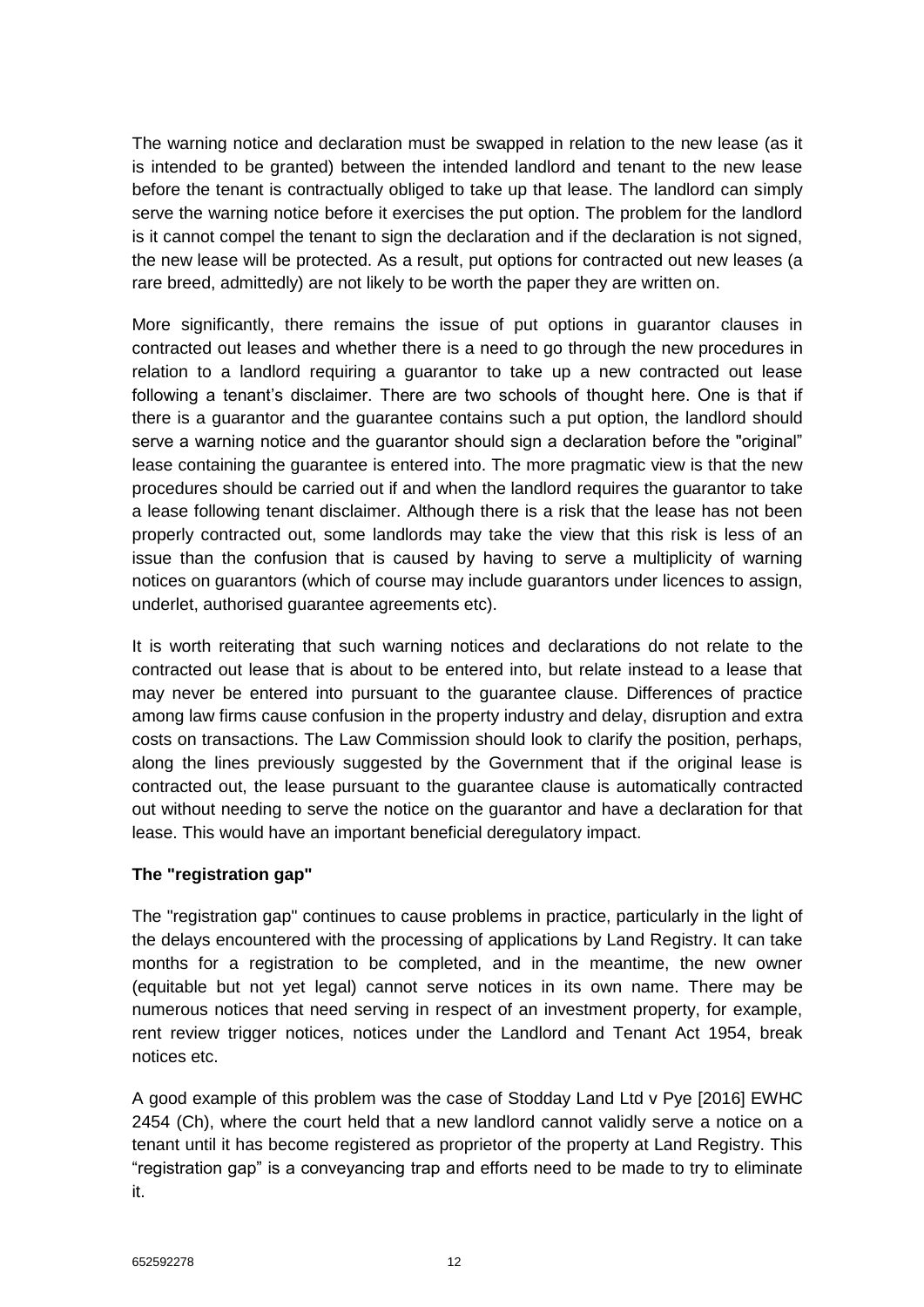If a buyer has paid for a property, surely it should have the rights of a landowner, even if the registration formalities have not yet been finalised. This could be addressed by stating in a Law of Property Act that a landowner will have the rights it will have when it becomes the registered proprietor as soon as the purchase money has been received by the registered proprietor.

## **Complications arising from the doctrine that an underletting for the residue of the headlease term can create an assignment**

There is the well-known problem that the grant of an underlease for the residue of the term granted by the headlease may create an assignment of the headlease, which is usually not intended by the parties. A very common complication that arises in this area is where a tenant occupies under two consecutive terms and it is proposed that an underlease should be granted that straddles the term date in the first lease. There seems to be no specific authority on the subject, but there is a fear that granting one underlease would take effect as an assignment of the first lease.

For example, T occupies under two leases, one that ends on 31 August 2022 and a second (a reversionary lease) starting on 1 September 2022 and continuing for five years. If T were to grant an underlease ending on 1 October 2023, there is a fear that this would effect an assignment of the first lease. This is an absurd result and legislation should expressly provide that this is not the case. At present the only solution is for T to grant two underleases, the first for one day less than the length of the unexpired residue of the first lease, and the second starting on the date of the reversionary lease. This leaves one day in which the undertenant has no right to occupy the premises, which has to be fudged with a side letter in which T agrees not to take any action – which is arguably legally ineffective in any event. All of this generates unnecessary legal costs for the parties.

## **Impact of Residential right of first refusal on commercial transactions**

The Committee also wishes to raise a concern in relation to the impact on commercial transactions of the Right of First Refusal in section 2 of the Landlord and Tenant Act 1987.

The Committee considers that there should be greater clarity in the legislation that the right of first refusal provisions do not apply to commercial transactions. This is particularly an issue in relation to mixed use properties as highlighted for example in Dartmouth Court Blackheath Ltd v Berisworth Ltd [2008] EWHC 350 (Ch). The legislation needs to be amended to make it clear that the right of first refusal does not apply in mixed commercial/residential premises to the grant of a lease of the commercial parts. Currently, if a landlord grants a lease of a shop on the ground floor of a mansion block, the grant of the shop lease may technically trigger the right of first refusal.

## **Conclusion**

The Committee has highlighted the concerns in this response because they have caused and continue to cause problems on real estate transactions. The Committee